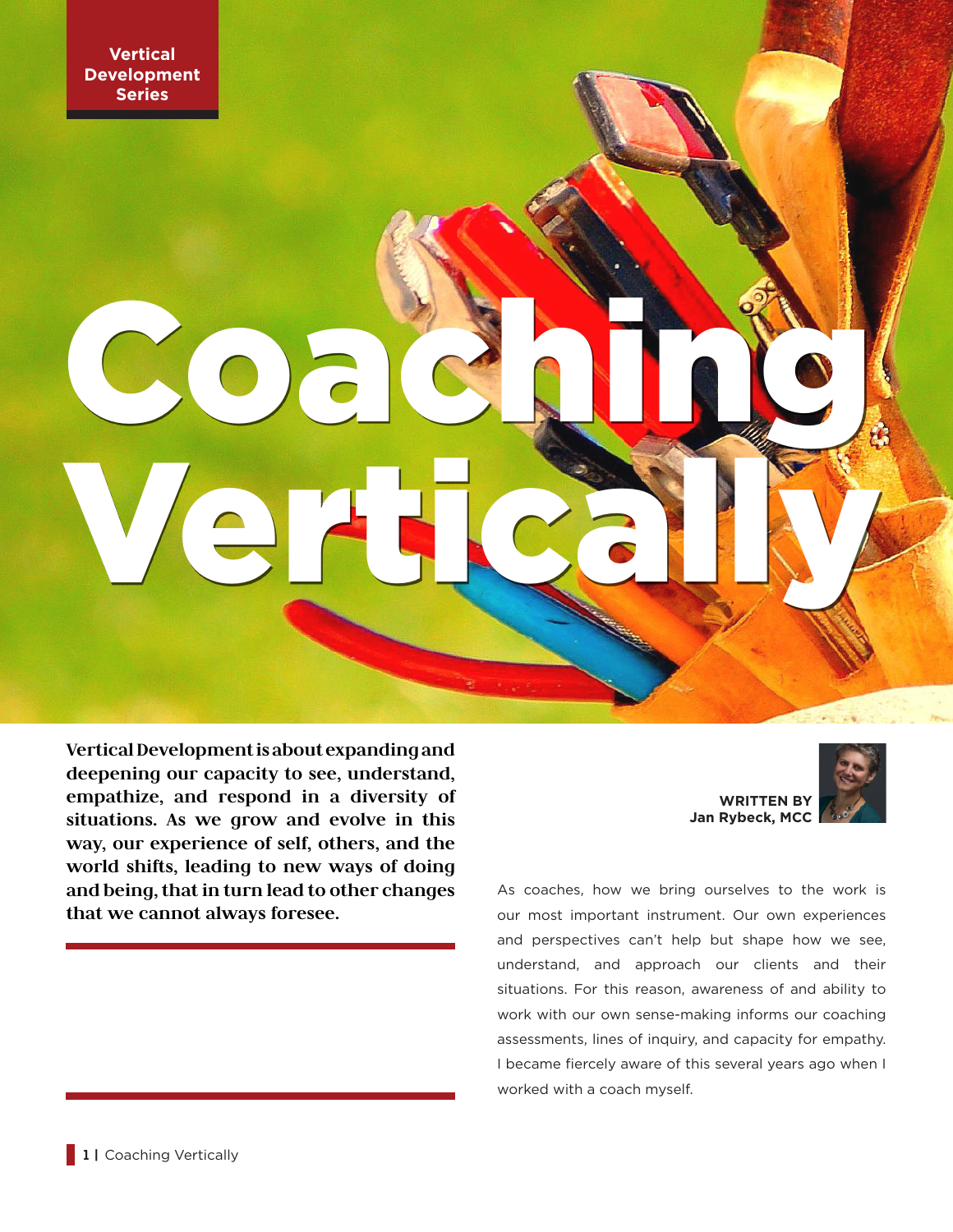Seeking support with a career transition, I shared with my coach how I found parenting to be one of the most profoundly significant experiences in my adult life. My coach responded by asking questions about how I might explore work in the child care field given my enthusiasm for child-rearing. This line of inquiry took me aback. Parenting was so much more to me than kid care. How could my coach not have seen that? What did he hear in what I said that provided a view of my experience so different from what was true for me? I felt unseen and misjudged by his response as I had a deep, not fully recognized, desire to contribute to something much bigger than myself that channeled the passion and commitment that came through in my parenting and yet, went far beyond the mechanics of child rearing. The coach, operating from a Skill-Centric mindset had focused on the skills and tasks needed to succeed as a parent. (For more on the Skill-Centric stage, see article #2 in this series, The Map and the Territory.) He was encouraging me, as with strengths based coaching, to build on what I am good at. Nothing wrong with that – except that it missed what was really going on for me.

Coaches also risk "over-coaching" with their clients. It is not uncommon to assume a client is at a later stage of development and sense-making than fits with their actual stage. A coach at the Self-Questioning stage, for example, may easily embrace failure and their own vulnerabilities and see that both are integral to success. (For more on the Self-Questioning stage, see article #2 in this series.) A client at an earlier stage such as Group or Skill-Centric may find it not only unnerving, but downright dangerous to do as the Self-Questioning coach suggests and share examples of their own failures and fears with their team in order to learn from the past.

The coach needs to meet the client where they are, with acceptance for their unique pace and place in the development process. This level of acceptance works best when it comes from, not only an intellectual, but also a visceral understanding of what experience is like at their respective stage along the vertical development path.

When we talked with our clients about what contributed to transformative experiences. **four elements stand out** as significant:

> 1. Challenge of different perspectives that introduce new ways of thinking.



2. Catalytic experiences that require letting go of what is familiar and taking risks to explore the new.



3. Conditions that support and enable new ways of being and doing that allow for new practice and with that practice, develop, over time,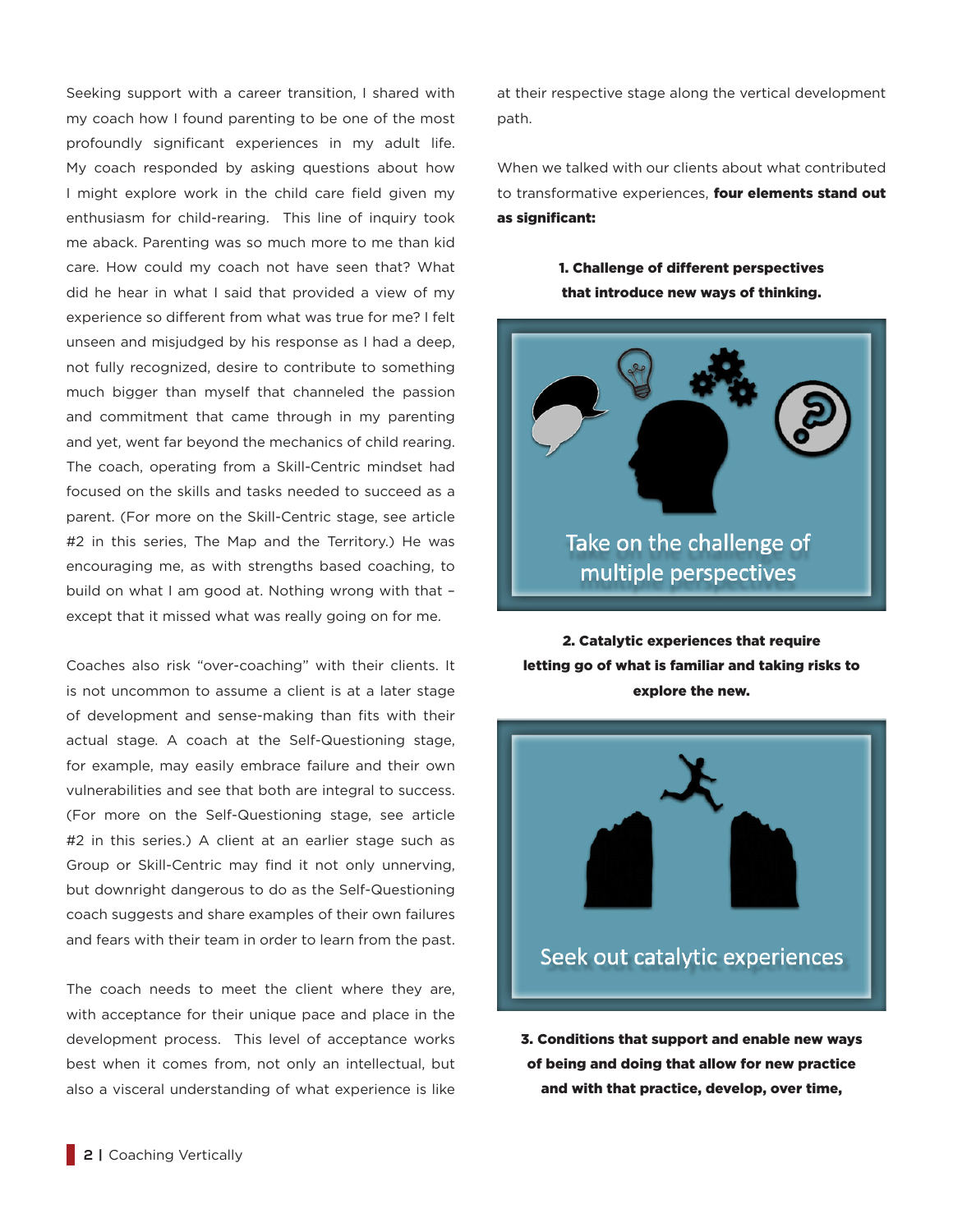### new neural and relational patterns, that eventually become habit.



# 4. Courage that comes from clarity of what matters most.



# What do these four elements mean for coaching vertically?

•Coaches need to have a well-grounded assessment of their own sense making. If not specific to a stage model like Cook-Greuter's Leadership Maturity Framework or Bob Kegan's Frames of Mind, they should at least have an awareness of their own limitations and barriers to understanding how their client's make sense of the world.

•Bring in somatic, narrative, or shadow coaching methods that introduce ways of thinking and experiencing oneself and the environment that are new or outside the client's current frame of thinking. •Create safe-to-fail or other types of real time experiments and practices that create just the right level of discomfort and energy to drive new attitudes, behaviors, and neural connections.

•Offer one of the Vertical Development assessments described below along with a debrief with a coach trained in that assessment.

•Use a stage development framework such as the Leadership Maturity Framework-Mature Adult Profile or Frames of Mind to ground and guide developmental edges, paths, and practices. Sharing resources with the client to get them thinking in terms of their own structures of sense making is a good place to start. Bill Joiner's and Stephen Joseph's Leadership Agility, Bill Torbert's and David Rooke's Harvard Business Review article, Seven Transformations of a Leader, Jennifer Garvey-Berger's Changing on the Job, and this article series are accessible and applicable resources to share with clients.

•Start with and continue to anchor the coaching work in the big questions of "for the sake of what?", and "what matters most?" to keep clarity of purpose front and center, fueling the courage needed for clients to allow themselves to be changed by their experiences and changing perspectives.

A growing body of assessments for Vertical Development is finding its way into organizational and leadership development practice. These are powerful tools that can go quite deep into a client's sense of identity. Because of the depth and complexity of these frameworks coaches should either become trained in or worked in tandem with a professional certified with these tools when administering to their clients.

### The Maturity Assessment Profile

One of several assessments that measure Adult Stage or where someone is on the Vertical Development path, the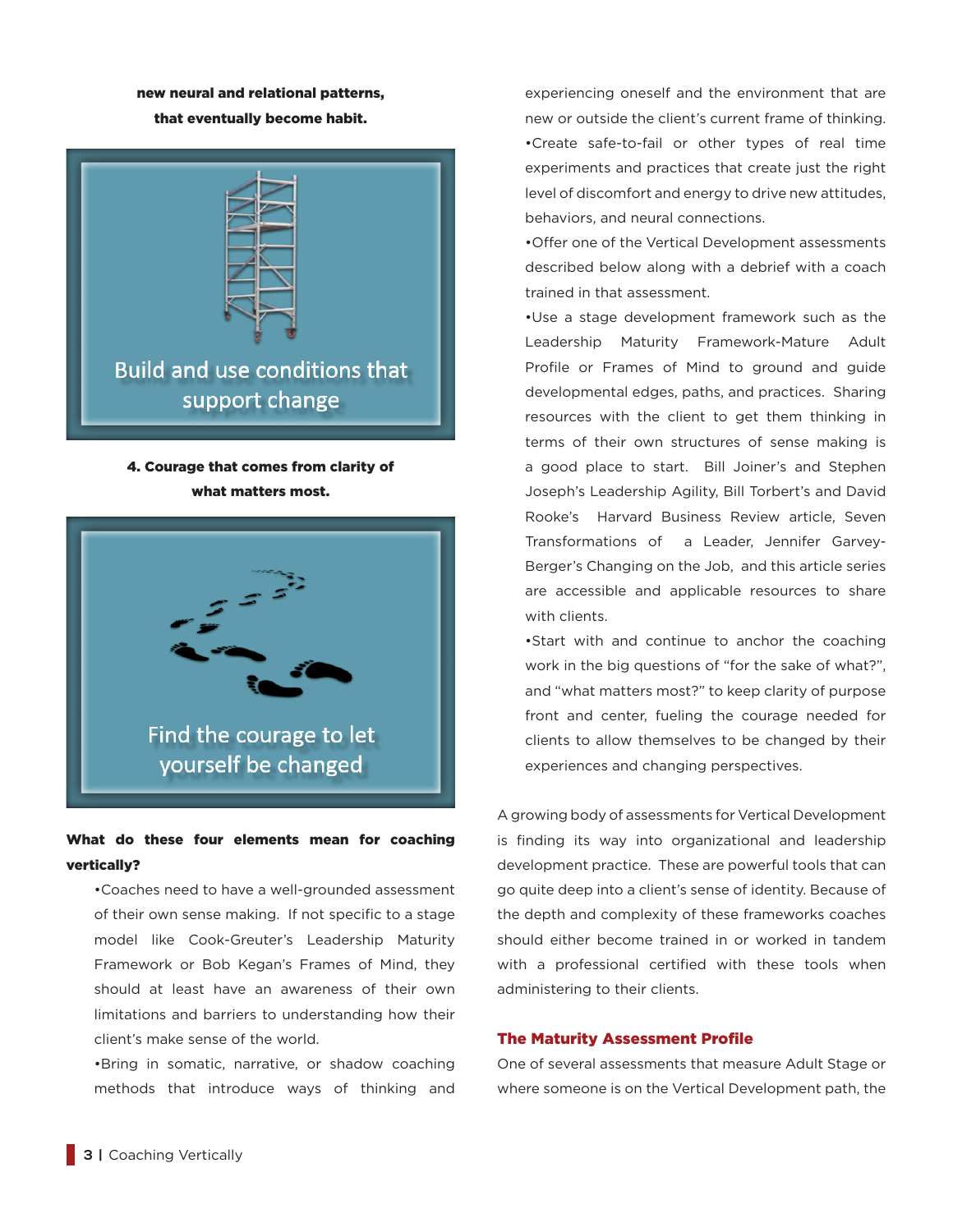MAP is a sentence stem completion instrument, based on the long established, well-validated Washington University Sentence Stem Completion test (WUSSCT). Susanne Cook-Greuter adapted the MAP for use with the Leadership Maturity Framework and leverages a global team of certified scorers and coaches to deliver the assessment. The rigorous training of those who score the assessment and customize the reports to speak directly to a client's development edge makes this assessment distinct and impact full.

### The Subject-Object Interview

The Subject Object Interview is a method developed by Robert Kegan and Lisa Lahey. It is also the basis of the Growth Edge Interview developed by Jennifer Garvey-Berger and her Cultivating Leadership colleagues. It requires a face-to-face interview of about 90 minutes that is transcribed, scored, and synthesized into a report. The interview process itself can be a transformative experience. For more information, contact the experts at Cultivating Leadership (http:// www.cultivatingleadership.co.nz/)

### 360 Assessments

At this time, two 360 assessments exist that use a vertical lens. Informed by several Vertical Development or Adult Stage frameworks and the theory behind them, The Leadership Circle (https://leadershipcircle.com/), this 360 considers capacity building from many angles. It is easy to administer and should be debriefed by a coach certified in the instrument.

The Leadership Circle also offers a Leadership Culture Assessment that considers how behaviors and the underlying attitudes, emotions, and dynamics create culture.

The Leadership Agility 360 (http://www.changewise. biz/?page\_id=310), based on Bill Joiner and Stephen Josephs' book Leadership Agility, is directly and explicitly connected with the Adult Stage model, using the adult stage names coined by Bill Torbert. What makes this tool unique is the way it uses specific behavioral anchors to identify stage, providing the client with a clear map of behaviors they exhibit.

Vertical Development is going through its own maturation process. As more leaders and organizations become familiar with the frameworks and experience how sense making shapes and infuses growth and change, more tools and approaches will likely make their way into our tool kits.

Vertical Development adds a vital dimension to leadership cultivation. Unlike development that focuses on skill and expertise, it requires practice, reflection, patience, and the willingness to be changed by experience. It also can't be taught easily in a typical training session, which is why coaches and mentors play a significant role in supporting Vertical Development. The vertical growth process is iterative and organic… meaning it can be easy to get lost, lose heart, or forget what it was all about in the first place. All good reasons to have a coach near by who really gets it!

#### References:

Cook-Greuter, S. R. The Leadership Maturity Assessment Instrument or MAP. Retrieved from http://www.cook-greuter. com/SCTi-MAPForm.htm

Garvey-Berger, J, et al. Cultivating Leadership. Retrieved from http://www.cultivatingleadership.co.nz

Joiner, W.B., & Josephs, S.A. (2007). Leadership Agility: Five Levels of Mastery for Anticipating and Initiating Change. San Francisco, CA: Jossey-Bass.

Leadership Agility 360. Retrieved from http://www.changewise. biz/?page\_id=310

Leadership Circle. (2015). Retrieved from https:// leadershipcircle.com

Petrie, N. Vertical Leadership Development. Retrieved from http://www.nicholaspetrie.com/wp-content/uploads/2013/11/ Vertical-Development-Part-12.pdf